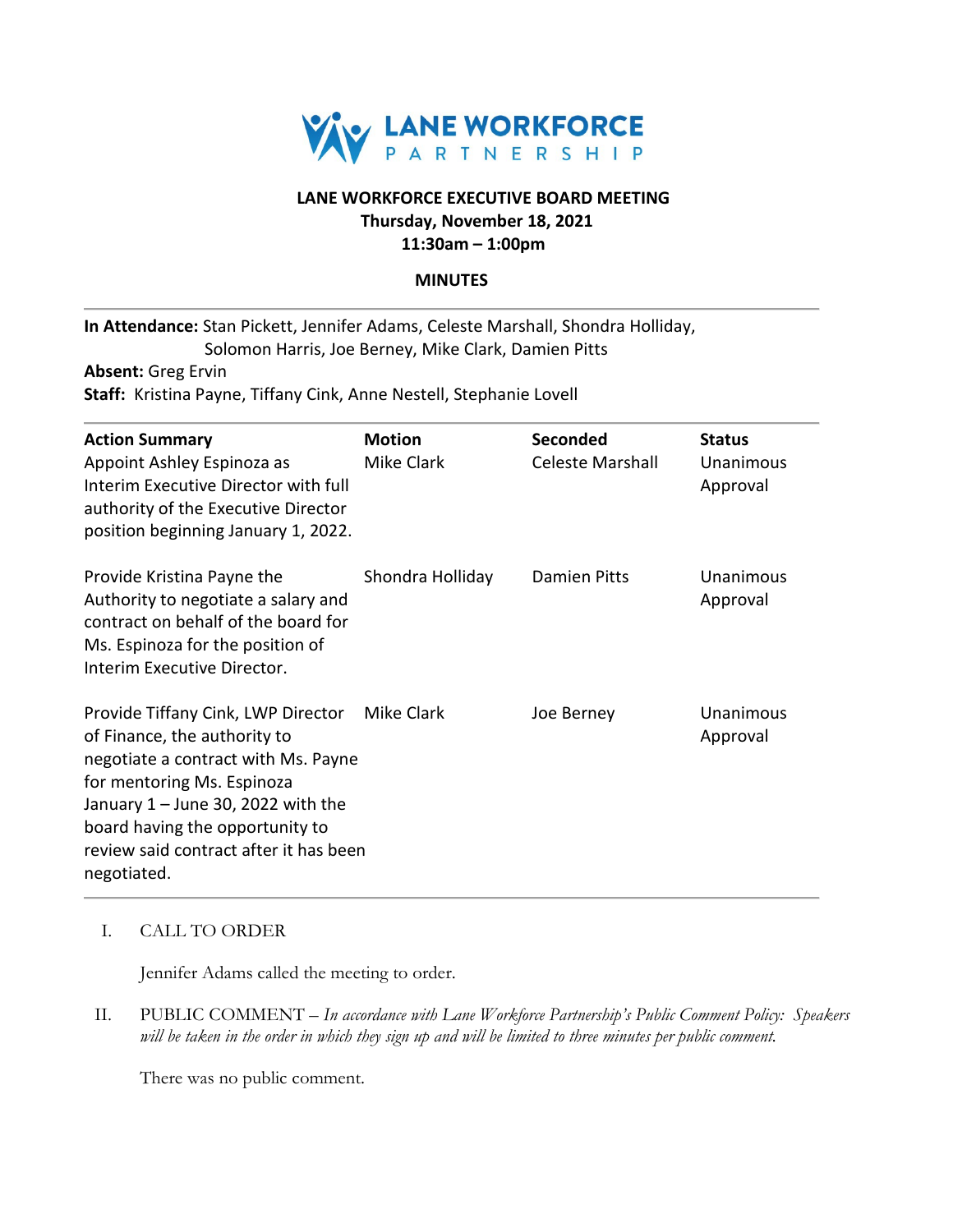#### III. CONSENT CALENDAR

Mike Clark made a motion to approve the May 20, 2021 Executive Board meeting minutes. Solomon Harris seconded and the motion was unanimously approved.

Joe Berney made a motion to approve the September 10, 2021 Lane Council meeting minutes. Damien Pitts seconded and the motion was unanimously approved.

## IV. EXECUTIVE DIRECTOR TRANSITION

As the result of a positive life change, Kristina Payne will be stepping down as the Executive Director of Lane Workforce Partnership as of December 31, 2021. Ms. Payne is recommending that Ashely Espinoza be appointed as the Interim Executive Director in order to maintain continuity, and to tap into Ms. Espinoza's talents and skills. In addition, the board would contract with Ms. Payne to mentor Ms. Espinoza January 1, 2022 – June 30, 2022.

There was considerable discussion around whether a search should be conducted for the next Executive Director. Joe Berney believes that a search would empower whomever is selected to know that they have gone through that process and that they have the full support and backing of the board.

Ms. Payne mentioned that when the City of Eugene was hiring for the current City Manager position, they chose not to conduct a search because the Interim City Manager, Sarah Medary, was the most qualified individual for the position. If you already have the most qualified applicant and they are already doing the job, and it is held in public meetings, you can make the decision to appoint the Interim Executive Director as the next Executive Director. Ms. Payne said that you can go through a full search which is very costly if you are not being genuine about the search. If you genuinely want to see other candidates held up to Ms. Espinoza, you can but in this particular situation and in all the conversations Ms. Payne has had with individuals in the community regarding the transition, people are very pleased that they are going to continue working with Ms. Espinoza. Commissioner Berney said his opinion is that we look at the cost and we do a search well before May.

Shondra Holliday asked given the work that Ms. Espinoza already does with sector strategy, is there a plan in place to help with the workload so that Ms. Espinoza is not having to do the work of two positions. Ms. Payne said that we want to set Ms. Espinoza up for success so we are planning to contract with Onward Eugene to take on much of the convening role that she has been doing in the sector work. The reason to contract this work rather than hire someone for the position is that should Ms. Espinoza go back to the Sector Strategy Director position, we wouldn't have brought someone in and then have to let them go. We already have a contract in place with Onward Eugene for the entrepreneurial training so taking on this additional role should not be a big lift for them.

Stan Pickett asked if it is likely that qualified candidates would be directors from other regions or states. Ms. Payne responded that since this work is so specific, it seems like they would be the only candidates that would come forward but there could be local candidates who are Executive Directors of non-profits in the region as well. Mr. Pickett believes that if we are going to conduct a search, then that search should start now so that a candidate can be finalized by May. Mike Clark mentioned his involvement with hiring of the current Eugene City Manager. He said the process the city followed was to have Sarah Medary fill the interim role for a full six months before the City Council discussed whether or not to open up a search. It worked really well to let Ms.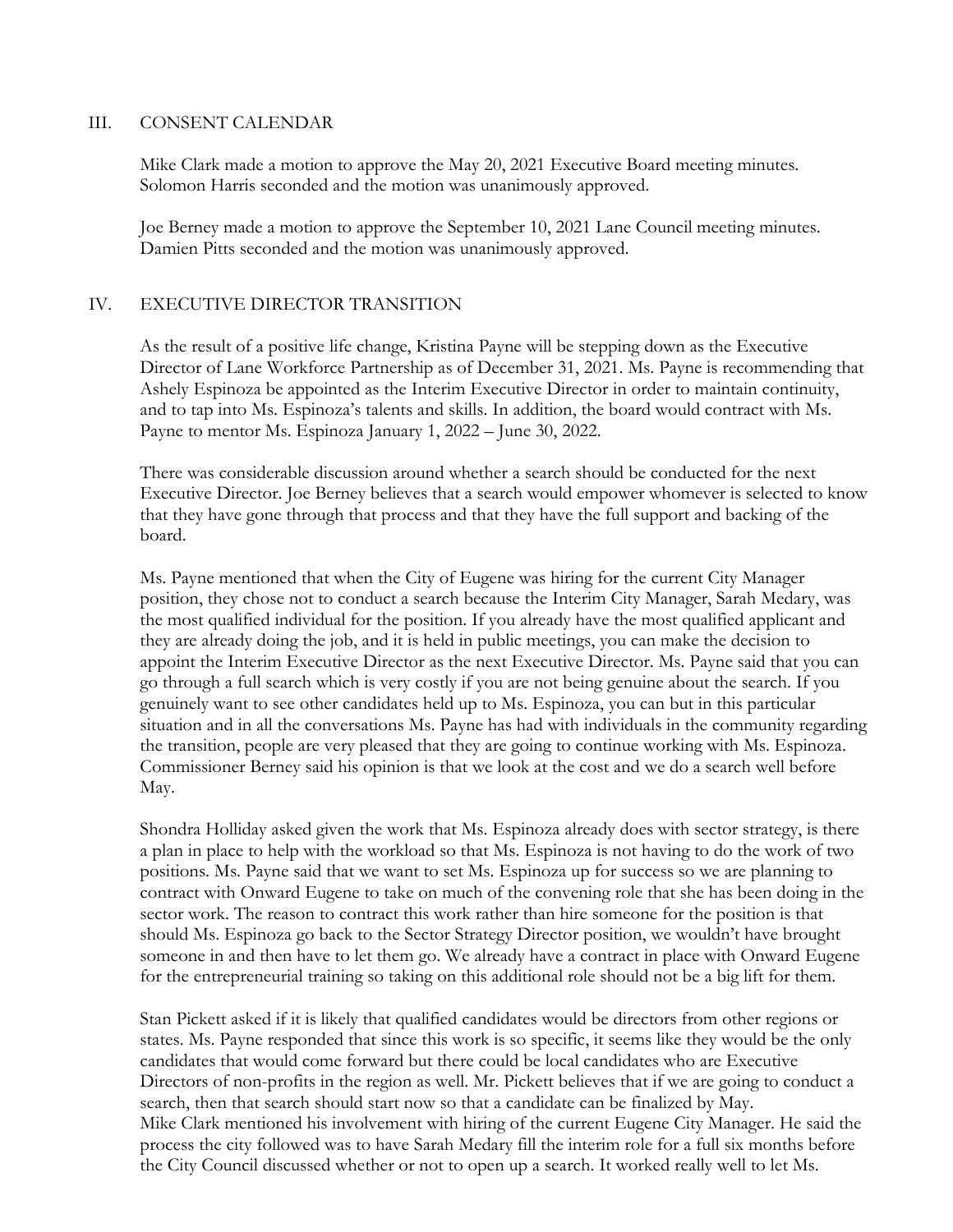Medary do the work in that position as if she was the City Manager for that six-month period. Knowing that the process worked well for the City of Eugene, Councilor Clark is inclined to follow that same process for this position and have Ms. Espinoza serve as Interim Executive Director until May and then at that point discuss whether or not a search is needed.

Commissioner Berney mentioned another option which is to name Ms. Espinoza Interim Executive Director for a year with mentoring provided by Ms. Payne for half of that period and then for the remaining time, the board would have the opportunity to work with Ms. Espinoza without the mentorship from Ms. Payne. Then as a board the decision can be made if a search needs to be conducted or if we have our person. Commissioner Berney noted that if we choose to do a search, it doesn't have to be on a national level – we can fine tune it so that it is regional in scope. Jennifer Adams noted her concern with the extended timeframe of a year. She believes that if Ms. Espinoza's capabilities and performance can't be determined within six months, then that is the answer in needing to conduct a search for someone at that point in time.

Ms. Payne pointed out that the board can revisit the timeline at any point between now and May and should a search need to be conducted, the board can initiate that process.

Mike Clark made a motion to appoint Ashley Espinoza as Interim Executive Director with full authority of the Executive Director position beginning January 1, 2022. Celeste Marshall seconded and the motion was unanimously approved.

Shondra Holliday made a motion to provide Kristina Payne with the authority to negotiate a salary and contract on behalf of the board for Ms. Espinoza for the position of Interim Executive Director. Damien Pitts seconded and the motion was unanimously approved.

Mike Clark made a motion to provide Tiffany Cink, LWP Director of Finance, the authority to negotiate a contract with Ms. Payne for mentoring Ms. Espinoza January 1, 2022 – June 30, 2022 with the board having the opportunity to review said contract after it has been negotiated. Joe Berney seconded and the motion was unanimously approved.

# V. STATE OF OREGON'S HIGHER EDUCATION COORDINATING COMMISSIONS OFFICE OF WORKFORCE INVESTMENTS (HECC-OWI) FINAL MONITORING REVIEW REPORT

Oregon's Higher Education Coordinating Commission, Office of Workforce Investments (HECC-OWI) conducted its annual monitoring review of Lane Workforce Partnership at the beginning of October. The final report cites no observations and no findings.

# VI. OTHER BUSINESS

The board expressed their deep appreciation and respect for all that Ms. Payne has done for the organization and for Lane County.

## VII. ADJOURNMENT

Jennifer Adams adjourned the meeting.